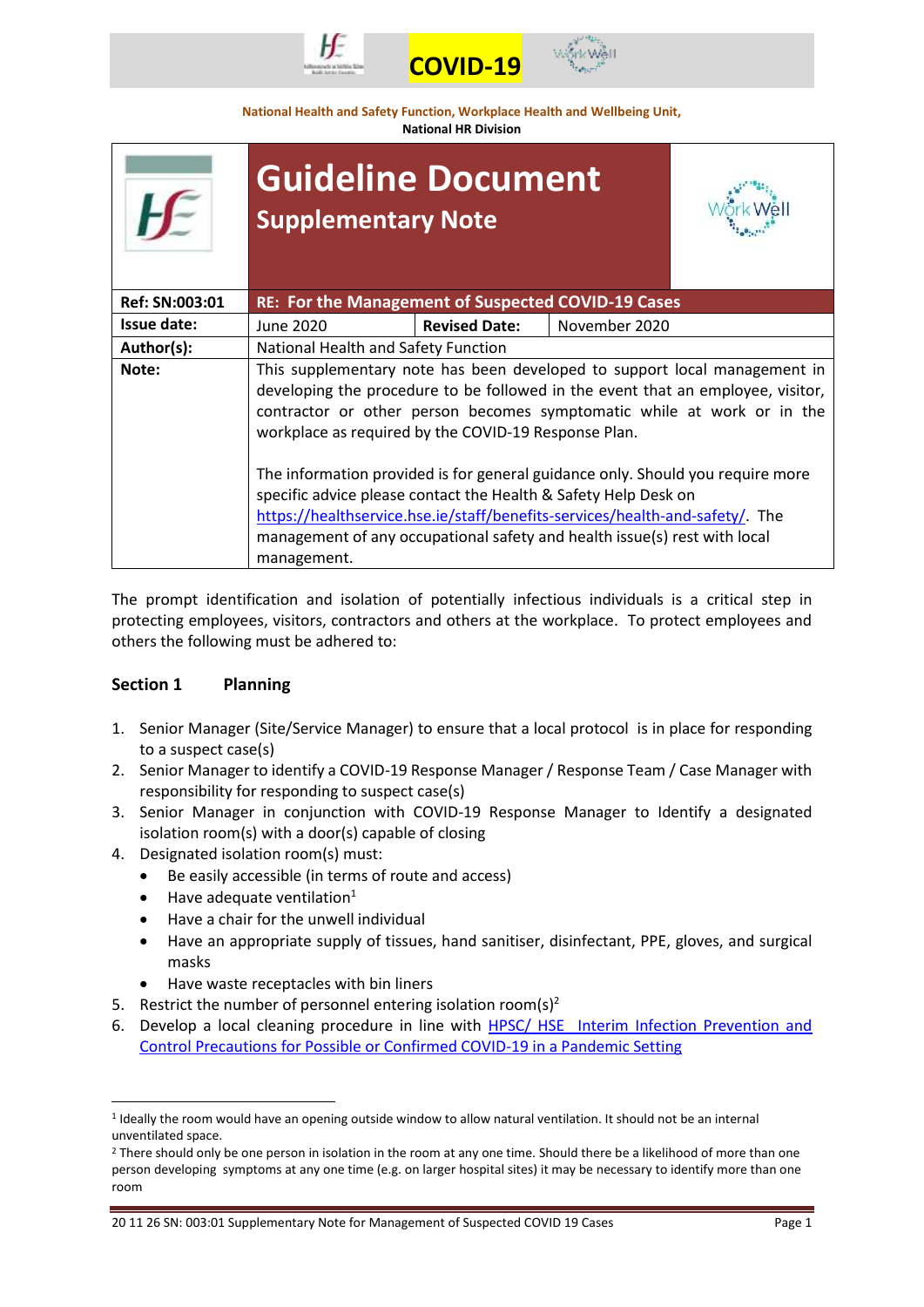

**National Health and Safety Function, Workplace Health and Wellbeing Unit, National HR Division**

- 7. Maintain a contact log to enable contact tracing and provide any advice and assistance if requested by the Department of Public Health (see: [https://healthservice.hse.ie/staff/coronavirus/safety-in-the-workplace/managing-employees](https://healthservice.hse.ie/staff/coronavirus/safety-in-the-workplace/managing-employees-return-to-work-safely1.html)[return-to-work-safely1.html\)](https://healthservice.hse.ie/staff/coronavirus/safety-in-the-workplace/managing-employees-return-to-work-safely1.html)
- 8. Communicate the arrangements to all relevant personnel including the Lead Worker Representative(s), Safety Representatives (if applicable), staff, contractors and visitors

## **Section 2 Dealing with suspect case of COVID-19**

If someone becomes unwell with symptoms such as:

- Fever, chills, sweating, malaise, aches
- Shortness of breath or new/worsening cough (dry or productive)
- Sore throat, loss of taste or smell
- Vomiting/Diarrhoea

### *The following should be adhered to:*

- 1. Symptomatic person to notify their line manager, colleague or site contact immediately, advise if they are in a position to go home, contact their GP or local Occupational Health Department by telephone for a COVID-19 assessment and continue self-isolation at home
- 2. If the person cannot go home immediately, they should proceed to the designated isolation room, keeping at least a two meter distance from others at all times covering their mouth and nose with a facemask in line with HPSC guidance (See attached lin[k here\)](https://www.hpsc.ie/a-z/respiratory/coronavirus/novelcoronavirus/guidance/infectionpreventionandcontrolguidance/ppe/)
- 3. On entering the isolation room, the person should don a surgical mask
- 4. The door to the room should be closed where possible
- 5. The COVID 19 Response Manager / Response Team / Case Manager facilitates the person remaining in isolation while they contact

(a) An identified person (e.g. family member / member of support bubble) to collect them Or

(b) Their local Occupational Health Department or GP for a COVID-19 assessment as appropriate

6. If necessary, arrange transport to hospital for medical assessment

Note: In line with the advice from Transport for Ireland public transport should not be used.

Note: Should Occupational First Aid be necessary, this should be administered by a qualified Occupational First-aider in accordance with the latest Public Health, HPSC, HSE and PHECC guidelines. Further information is available at:

[https://www.phecit.ie/PHECC/Publications\\_and\\_Resources/Newsletters/Newsletter\\_Items/2020/PH](https://www.phecit.ie/PHECC/Publications_and_Resources/Newsletters/Newsletter_Items/2020/PHECC_COVID_19_Advisory_v1.aspx) [ECC\\_COVID\\_19\\_Advisory\\_v1.aspx](https://www.phecit.ie/PHECC/Publications_and_Resources/Newsletters/Newsletter_Items/2020/PHECC_COVID_19_Advisory_v1.aspx) and, https://hse.drsteevenslibrary.ie/c.php?g=679077&p=4846207